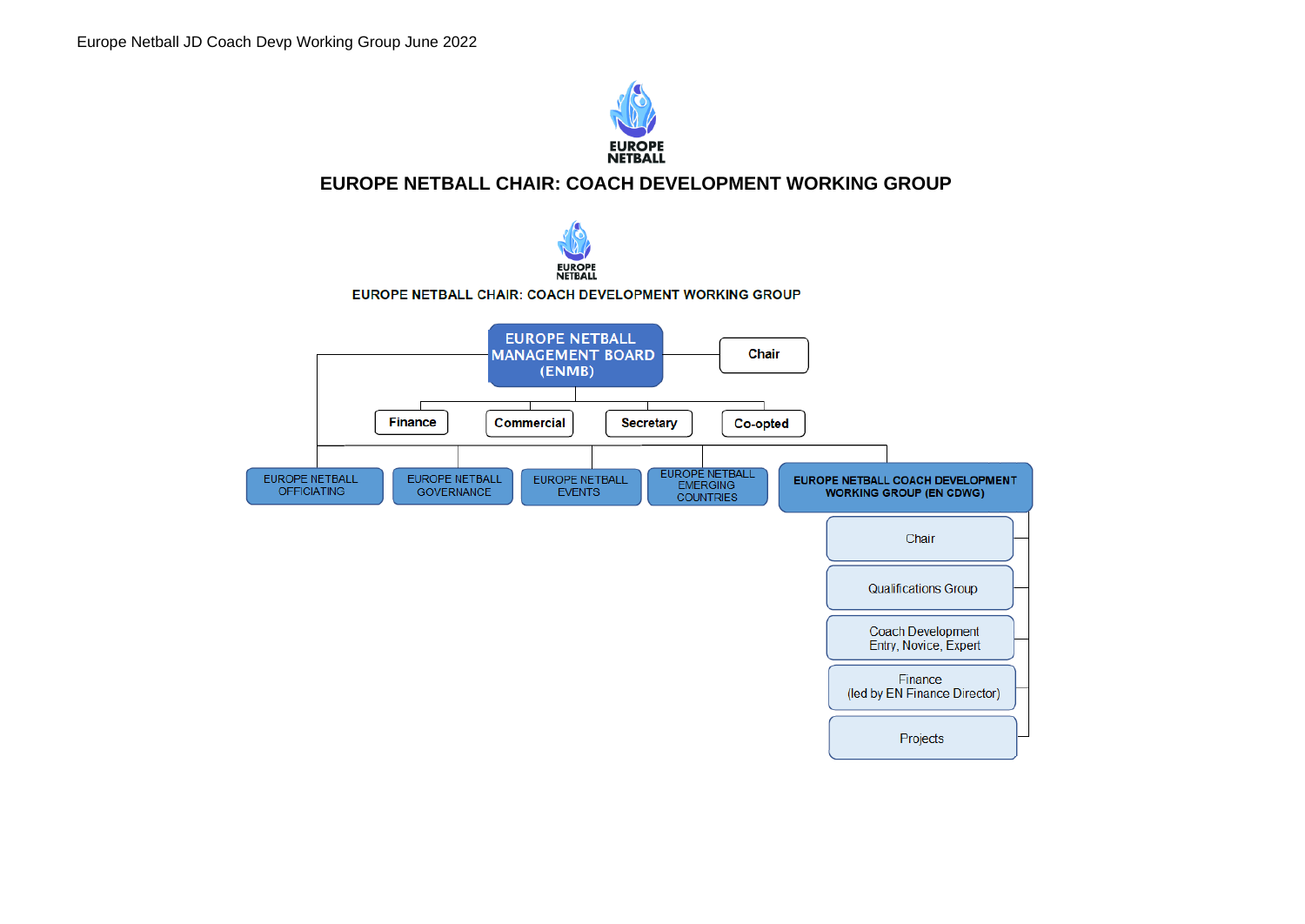| <b>Job Details</b>                                                                                                                                                                                                                                                                                                                                                                                                                                                                                                                                                                                                                                                  | <b>EUROPE NETBALL (EN) JOB DESCRIPTION</b>                                             |  |
|---------------------------------------------------------------------------------------------------------------------------------------------------------------------------------------------------------------------------------------------------------------------------------------------------------------------------------------------------------------------------------------------------------------------------------------------------------------------------------------------------------------------------------------------------------------------------------------------------------------------------------------------------------------------|----------------------------------------------------------------------------------------|--|
| Job Title:                                                                                                                                                                                                                                                                                                                                                                                                                                                                                                                                                                                                                                                          | Chair of the Coach Development Working Group (CDWG)                                    |  |
| Function:                                                                                                                                                                                                                                                                                                                                                                                                                                                                                                                                                                                                                                                           | To Lead the Coach Development Working Group (CDWG) for Europe Netball                  |  |
| Job Reports To:                                                                                                                                                                                                                                                                                                                                                                                                                                                                                                                                                                                                                                                     | Chair of ENMB                                                                          |  |
| Location:                                                                                                                                                                                                                                                                                                                                                                                                                                                                                                                                                                                                                                                           | Based at home but with UK and International travel                                     |  |
| Responsible for:                                                                                                                                                                                                                                                                                                                                                                                                                                                                                                                                                                                                                                                    | Other volunteers who make up the CDWG.                                                 |  |
| <b>Background</b>                                                                                                                                                                                                                                                                                                                                                                                                                                                                                                                                                                                                                                                   |                                                                                        |  |
| Netball is a rapidly developing international sport. The work of EN in supporting Member Countries to develop the sport nationally is undertaken<br>$\bullet$<br>exclusively by volunteers.                                                                                                                                                                                                                                                                                                                                                                                                                                                                         |                                                                                        |  |
| The key function of the Chair of the CDWG is to lead the CDWG and report directly to the Chair of ENMB. The work of the CDWG will be supported,<br>$\bullet$<br>monitored and reviewed by a specific Director on behalf of the EN Board.                                                                                                                                                                                                                                                                                                                                                                                                                            |                                                                                        |  |
| Role<br>The role of Chair of the CDWG is to lead and manage the strategic and operational responsibility for Coaching for the EN Board<br>The Chair will report to a delegated Director, who then directly narrates to the EN Board.<br>٠<br>The Chair assumes strategic and operational responsibility for the CDWG to support the EN Member Countries and implements the strategic plan for<br>coaching as approved from time to time by the EN Board.<br>The Chair assumes a strategic and operational responsibility for the development of CPD relating to aspects of coaching amongst Member Countries who<br>$\bullet$<br>have identified a particular need. |                                                                                        |  |
| <b>Job Responsibilities</b>                                                                                                                                                                                                                                                                                                                                                                                                                                                                                                                                                                                                                                         |                                                                                        |  |
| To act as the lead person for the delivery of Coaching through the CDWG.                                                                                                                                                                                                                                                                                                                                                                                                                                                                                                                                                                                            |                                                                                        |  |
| This will include the following responsibilities:                                                                                                                                                                                                                                                                                                                                                                                                                                                                                                                                                                                                                   |                                                                                        |  |
|                                                                                                                                                                                                                                                                                                                                                                                                                                                                                                                                                                                                                                                                     | To recruit, appoint and manage appropriate personnel to deliver on behalf of the CDWG. |  |

- To communicate and work with all Member Countries to deliver bespoke support, meeting their appropriate coaching needs with reference to the EN strategic plan.
- To manage, review, update and implement the delivery of relevant CPD in line with EN strategic plan.
- With guidance from the NE Finance Director to manage and present the financial dealings of the CDWG within the financial ethos of NE Board
- To be the first point of contact for member countries on all matters relating to Coaching and Coach development
- To work with the coaching leads from member countries in relation to coaching and coach development
- To provide written updates and evaluations to the delegated director about the work of the CDWG
- To provide and present evaluations on all CDWG events to the delegated director and member countries
- To provide material to the EN Media and Communication Director, showcasing key work produced by the CDWG